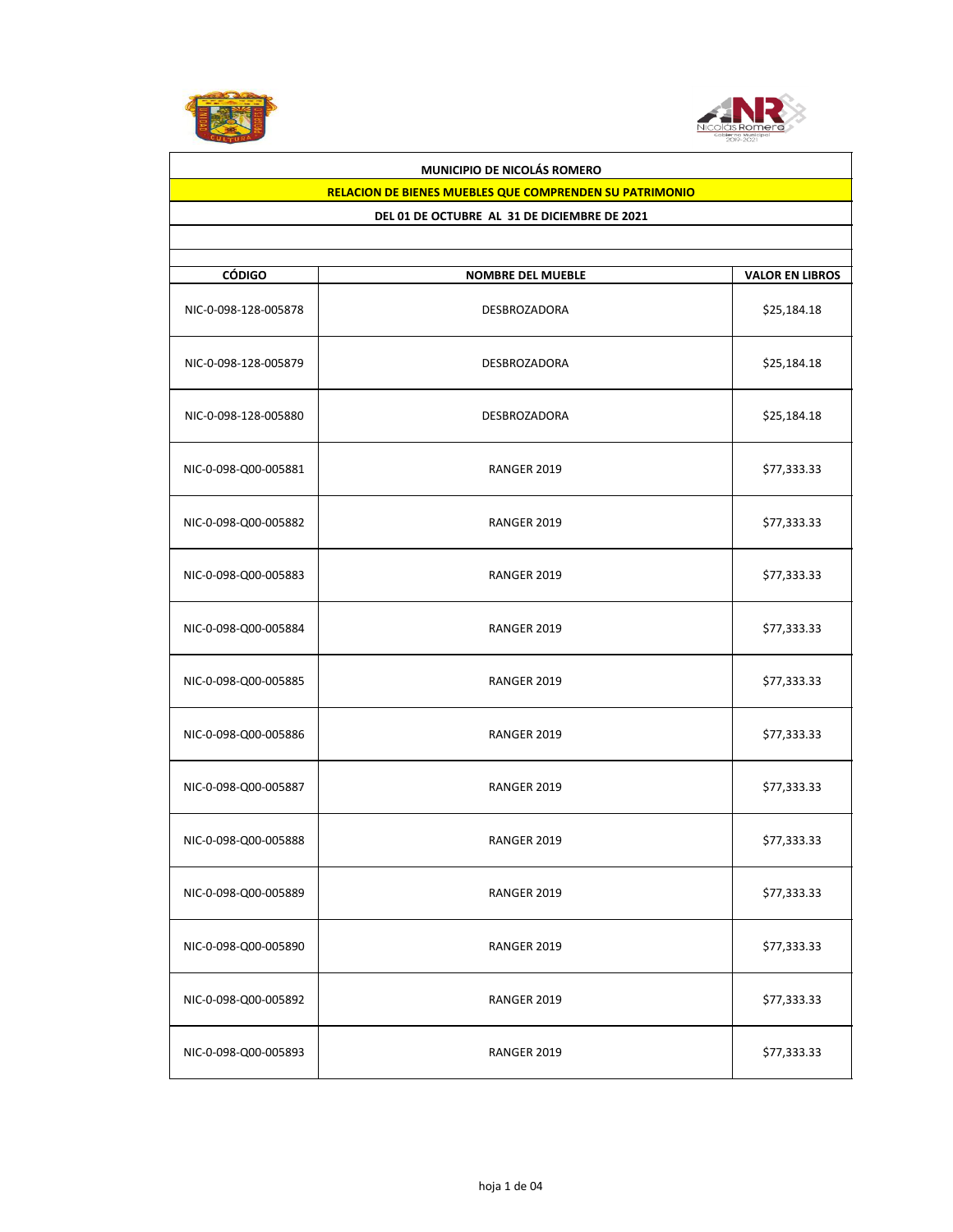



## **RELACION DE BIENES MUEBLES QUE COMPRENDEN SU PATRIMONIO**

| <b>CÓDIGO</b>        | <b>NOMBRE DEL MUEBLE</b> | <b>VALOR EN LIBROS</b> |
|----------------------|--------------------------|------------------------|
| NIC-0-098-Q00-005894 | RANGER 2019              | \$77,333.33            |
| NIC-0-098-Q00-005895 | RANGER 2019              | \$77,333.33            |
| NIC-0-098-Q00-005896 | RANGER 2019              | \$77,333.33            |
| NIC-0-098-Q00-005897 | RANGER 2019              | \$77,333.33            |
| NIC-0-098-Q00-005898 | RANGER 2019              | \$77,333.33            |
| NIC-0-098-Q00-005899 | RANGER 2019              | \$77,333.33            |
| NIC-0-098-Q00-005900 | RANGER 2019              | \$77,333.33            |
| NIC-0-098-Q00-005901 | RANGER 2019              | \$77,333.33            |
| NIC-0-098-Q00-005902 | RANGER 2019              | \$77,333.33            |
| NIC-0-098-Q00-005903 | RANGER 2019              | \$77,333.33            |
| NIC-0-098-Q00-005904 | RANGER 2019              | \$77,333.33            |
| NIC-0-098-Q00-005905 | RANGER 2019              | \$77,333.33            |
| NIC-0-098-Q00-005906 | RANGER 2019              | \$77,333.33            |
| NIC-0-098-Q00-005891 | RANGER 2019              | \$77,333.33            |
| NIC-0-098-Q00-005907 | RANGER 2019              | \$77,333.33            |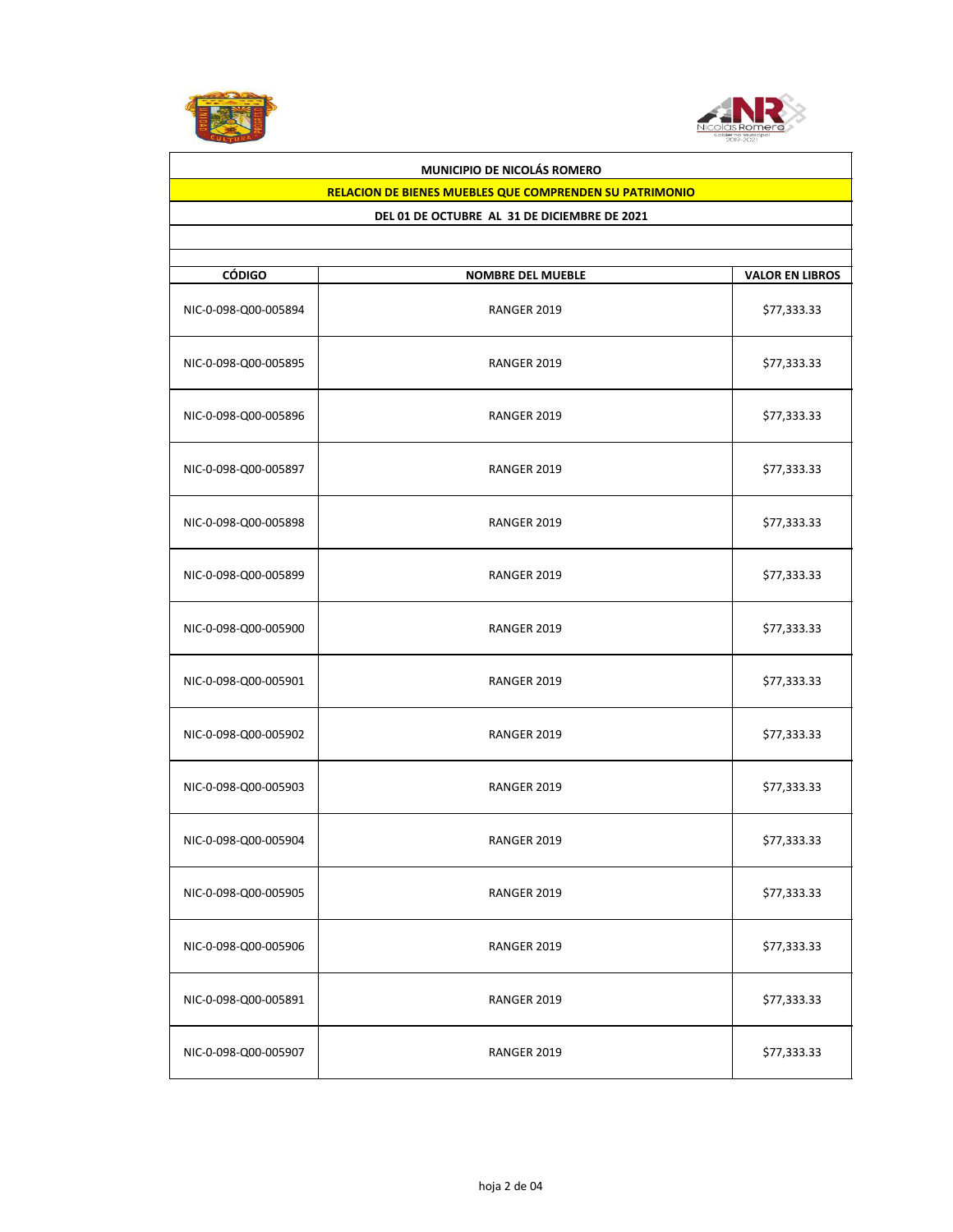



## **RELACION DE BIENES MUEBLES QUE COMPRENDEN SU PATRIMONIO**

| <b>CÓDIGO</b>        | <b>NOMBRE DEL MUEBLE</b> | <b>VALOR EN LIBROS</b> |
|----------------------|--------------------------|------------------------|
| NIC-0-098-Q00-005908 | RANGER 2019              | \$77,333.33            |
| NIC-0-098-Q00-005909 | RANGER 2019              | \$77,333.33            |
| NIC-0-098-Q00-005910 | RANGER 2019              | \$77,333.33            |
| NIC-0-098-Q00-005911 | RANGER 2019              | \$77,333.33            |
| NIC-0-098-Q00-005912 | RANGER 2019              | \$77,333.33            |
| NIC-0-098-Q00-005913 | RANGER 2019              | \$77,333.33            |
| NIC-0-098-Q00-005914 | RANGER 2019              | \$77,333.33            |
| NIC-0-098-Q00-005915 | RANGER 2019              | \$77,333.33            |
| NIC-0-098-Q00-005916 | RANGER 2019              | \$77,333.33            |
| NIC-0-098-Q00-005917 | RANGER 2019              | \$77,333.33            |
| NIC-0-098-Q00-005918 | RANGER 2019              | \$77,333.33            |
| NIC-0-098-Q00-005919 | RANGER 2019              | \$77,333.33            |
| NIC-0-098-Q00-005920 | RANGER 2019              | \$77,333.33            |
| NIC-0-098-Q00-005921 | RANGER 2019              | \$77,333.33            |
| NIC-0-098-Q00-005922 | F350 2019                | \$187,296.78           |